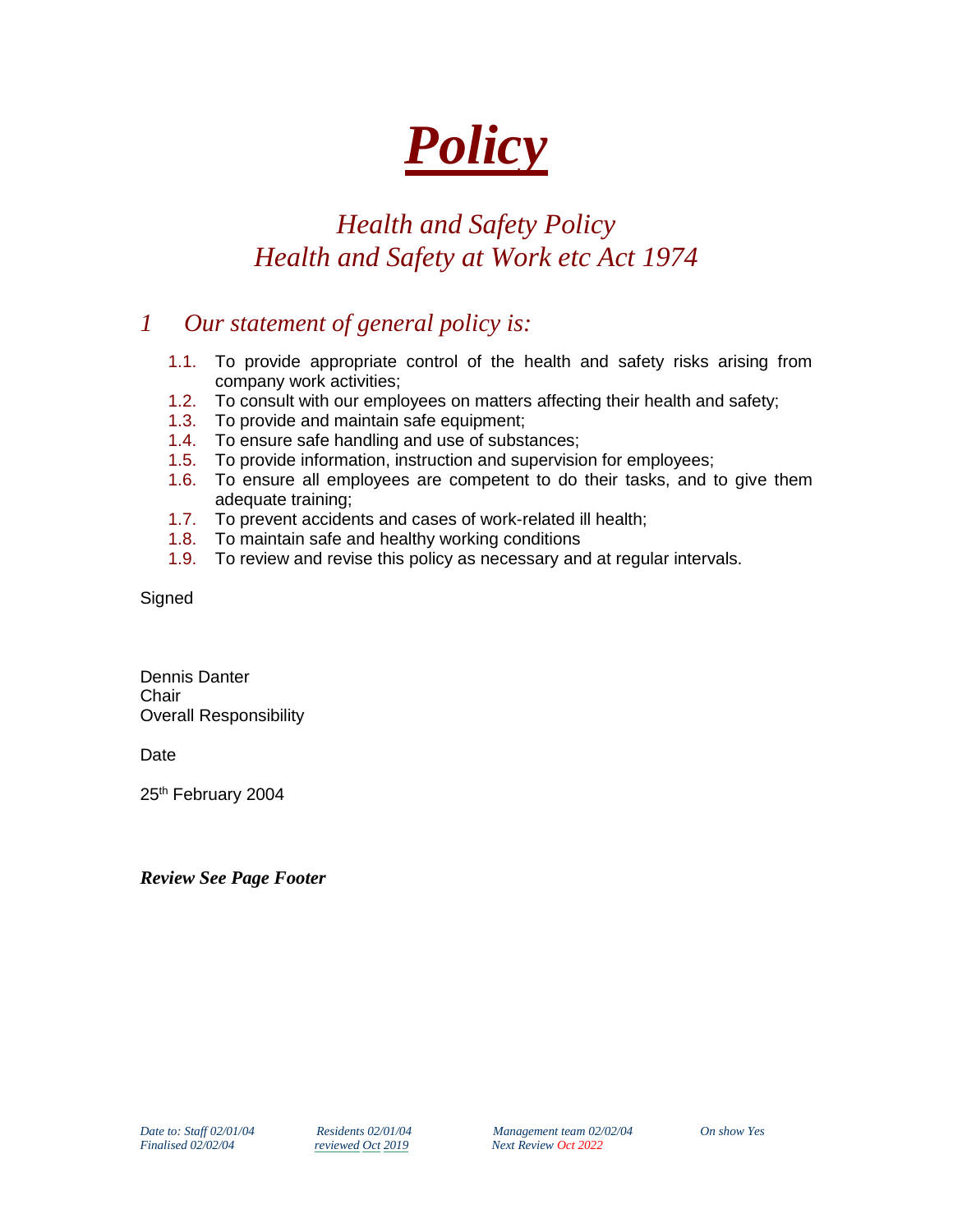# *2 Responsibilities*

2.1. Overall and final responsibility for health and safety

## **Mr. D Danter - Chairman**

2.2. Overall responsibility for ensuring this policy is put into practice is delegated to

## **Mr. D.N. Lackner-Smith – Director**

2.3. Day to day responsibility for ensuring this policy is put into practice is delegated to

## **Project/Departments Managers/Leaders**

- 2.4. To ensure health and safety standards are maintained and improved, the following people have responsibility in the following areas:
	- 2.4.1. General Building Kitchen & Fire Project/department Managers/Leaders
	- 2.4.2. Day to Day Risk Assessments All Employees
	- 2.4.3. Financial stability Mr. Richard Shaw Finance Director
	- 2.4.4. Human Resources management– Admin [admin@sanctuarytrust.org.uk](mailto:admin@sanctuarytrust.org.uk)
- 2.5. All employees have to:
	- 2.5.1. Co-operate with supervisors and managers on health and safety matters;
	- 2.5.2. Not interfere with anything provided to safeguard their health and safety;
	- 2.5.3. Take reasonable care of their own health and safety;
	- 2.5.4. Report all health and safety concerns to an appropriate person (as detailed in this policy statement).

## See Organisational Chart

**Please refer to EW H&S handbook or contact a Ellis Whittam advisor with any concerns. All stationary for Health and Safety are kept in the H&S handbook or on the publications intranet site.**

# *3 Health and safety risks arising from our work activities*

- 3.1. Risk assessments will be undertaken by all staff when necessary.
- 3.2. The findings of the risk assessments will be reported to the appropriate person following procedure.
- 3.3. Action required to remove/control risks will be approved by the appropriate responsible person ensuring the action required is implemented.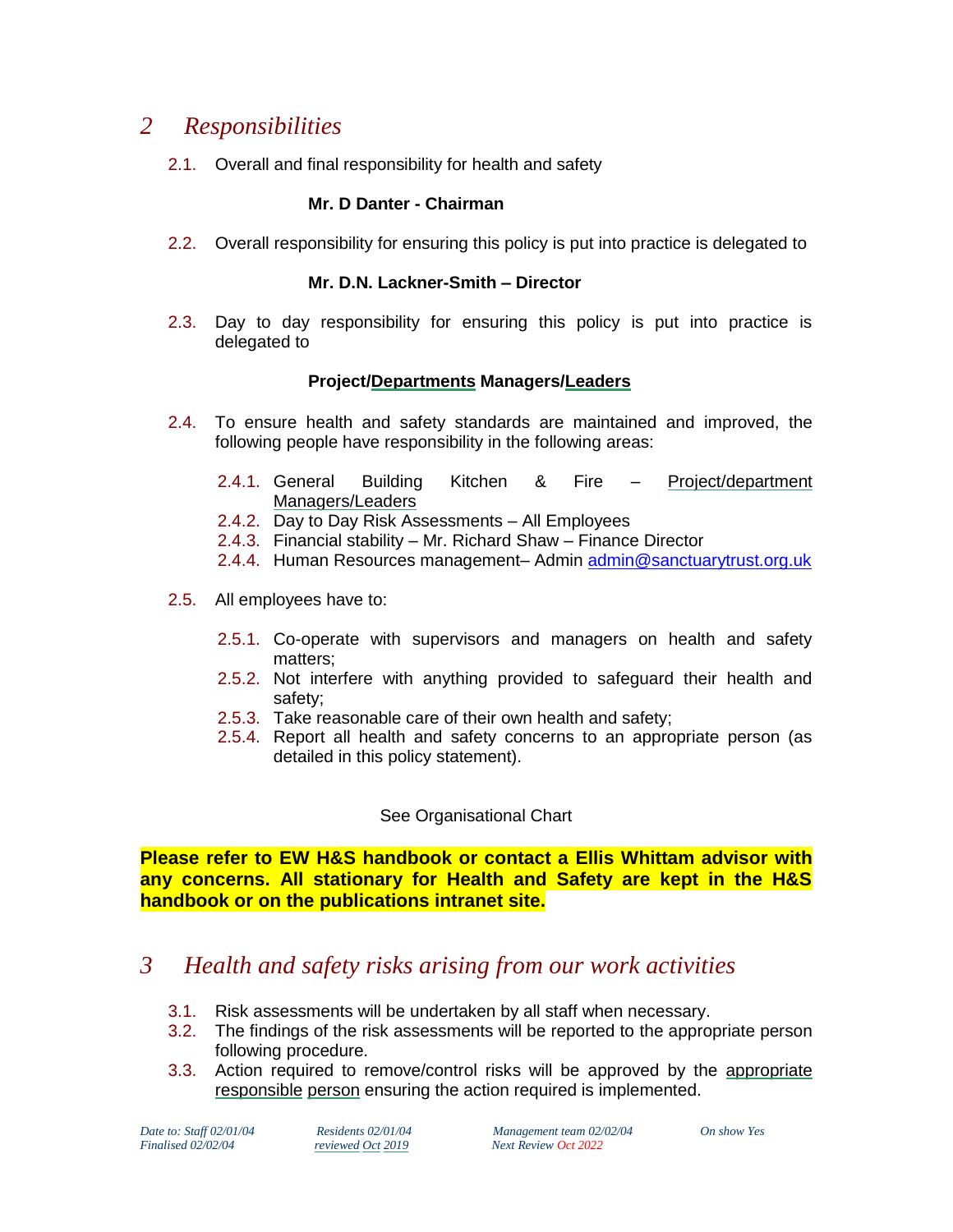- 3.4. Management will check that the implemented actions have removed/reduced the risks.
- 3.5. Assessments will be reviewed every 6 months or when the work activity changes, whichever is soonest.

#### 3.5.1. *Note*

We must assess risks to the health and safety of anyone who may be affected by the work activities, so that we can weigh up whether we have done enough or need to do more to comply with the law – see Management of Health and Safety at Work Regulations 1999. We will find some examples of key areas that we should consider, at the end of this guidance. We will need to involve a number of different people, including our safety representative and employees, to do the risk assessments. We need to record the significant findings of our risk assessments in a separate document. Our policy statement only records our arrangements for ensuring the assessments are done, and are kept up to date. Once we have done our risk assessments we must take the necessary action to remove or reduce the risk as is reasonably practicable. For more guidance see HSE's free leaflets:

- *Five steps to risk assessment* I N D G 1 6 3 ( rev1) 1998 and
- *A guide to risk assessment requirements: Common provisions in health and safety law* INDG218 1996.

## *4 Consultation with employees and service users*

4.1. Use the weekly staff review meeting and the service user/residents' councils or other relevant meeting as a forum for consultation.

#### 4.1.1. Note

- We must consult employees either directly or through the elected representative
- *See Health and Safety (Consultation with Employees) Regulations 1996.*

## *5 Safe equipment*

- 5.1. All staff will be responsible for identifying all equipment needing maintenance.
- 5.2. The appropriate responsible person will ensure effective maintenance procedures are drawn up and that all identified maintenance is implemented.
- 5.3. Any problems found with equipment should be reported to the appropriate responsible person and or agency such as landlords/RSLs etc.
- 5.4. All staff will check that new equipment meets health and safety standards before it is purchased.

#### *5.4.1. Note*

We will need to ensure that all plant and equipment (eg, vehicles, gas appliances, ladders, electrical equipment, lifting equipment, air receivers, ventilation) that requires maintenance (e.g. pre-shift checks, servicing, thorough examinations) is identified and that the maintenance is done. A logbook will be used to record the maintenance checks.

When buying new or secondhand plant and equipment, we must check it meets health and safety standards before buying it. We can find more guidance in the:

- Provision and Use of Work Equipment Regulations 1998,
- Lifting Operations and Lifting Equipment Regulations 1998
- and HSE's
	- *Buying new machinery* INDG271 1998.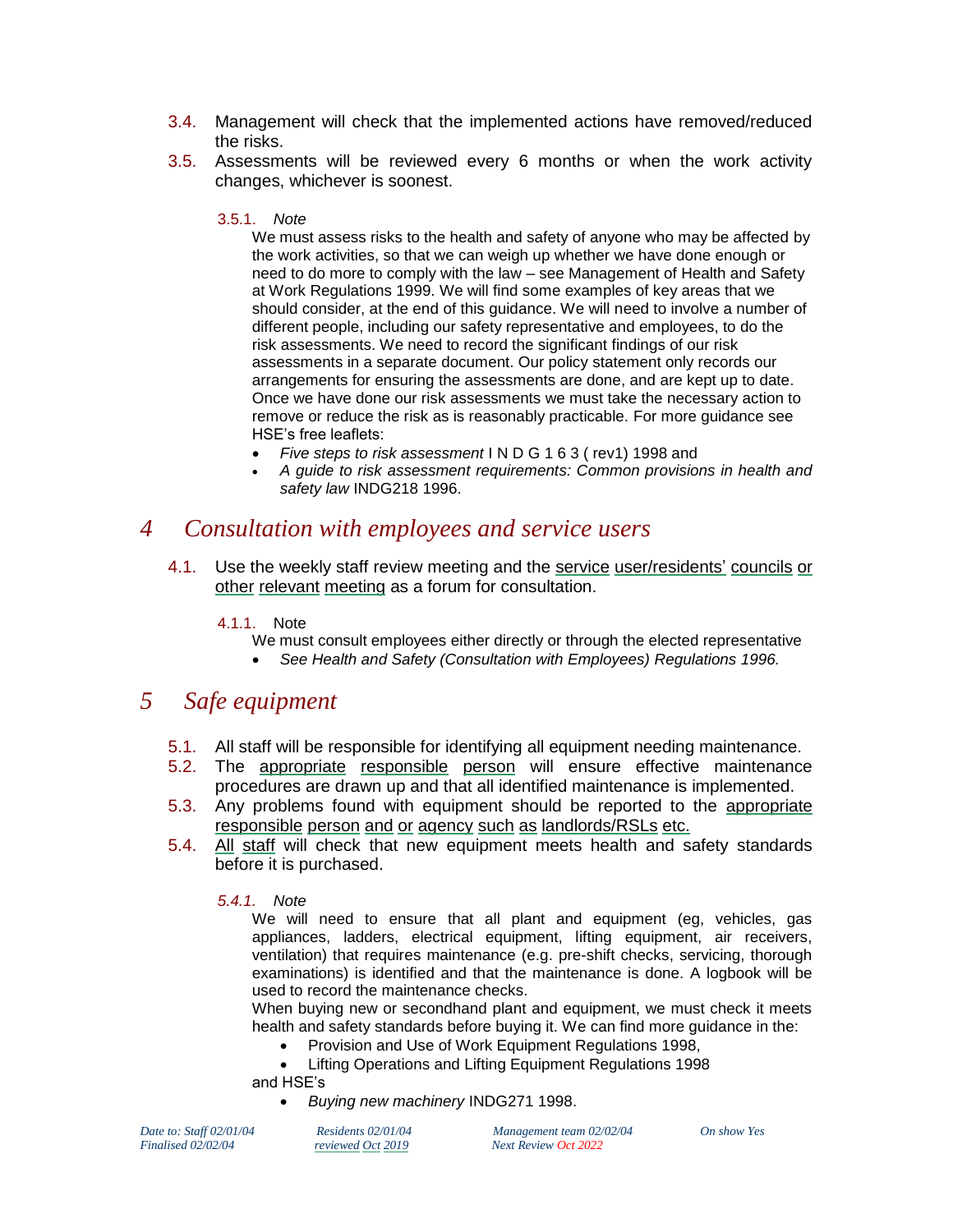## *6 Safe handling and use of substances*

- 6.1. Responsible persons will:
	- 6.1.1. ensure that all substances that need a COSHH assessment are identified and assessed
	- 6.1.2. ensure that new substances can be used safely before they are purchased
	- 6.1.3. ensure that all actions identified in the assessments are implemented
- 6.2. Assessments will be reviewed periodically, when a new product is purchased and when work activity changes.
	- *6.2.1. Note*

We must assess the risks from all substances hazardous to health – see Control of Substances Hazardous to Health Regulations (COSHH) 2002. These are known as our COSHH assessments. We should do assessments on substances we use (e.g. adhesives, paints, cleaning agent, solvents) and substances generated from work activities (e.g. dust, fume, vapour). Our assessment should identify any health risks. If there is a risk we should take steps to remove or control the risk. We can find more guidance in H S E's: *COSHH:*

- *A brief guide to the Regulations* I N D G 1 3 6 (rev 2) 2003 (free);
- COSHH essentials: Easy steps to control chemicals **HSG193 1999 ISBN** 0 7176 2421 8
- *COSHH ACOP and guidance* L 52002 ISBN 0 7176 2534 6.

## *7 Information, instruction and supervision*

- 7.1. The Health and Safety Law poster is displayed in the main offices
- 7.2. Leaflets and Health and safety advice is available through the appropriate responsible person
- 7.3. Supervision of new workers and trainees will be monitored by the appropriate responsible person
- 7.4. Responsible persons will ensure that employees working at locations under the control of other employers are given relevant health and safety information.
	- *7.4.1. Note*

The Health and Safety Information for Employees Regulations 1989 require employers to display a poster (or to provide leaflets) telling employees what they need to know about health and safety. We are required to have access to competent advice, either in-house or, if not available, external (e.g. employers' organisations, trade associations, trades unions, TECs, consultants). If you have young workers and/or take on trainees or students on work experience, you will need to ensure that they are properly instructed and supervised. We must also do specific risk assessments for young people – we need to take account of their inexperience, lack of awareness of risks and immaturity (see the Management of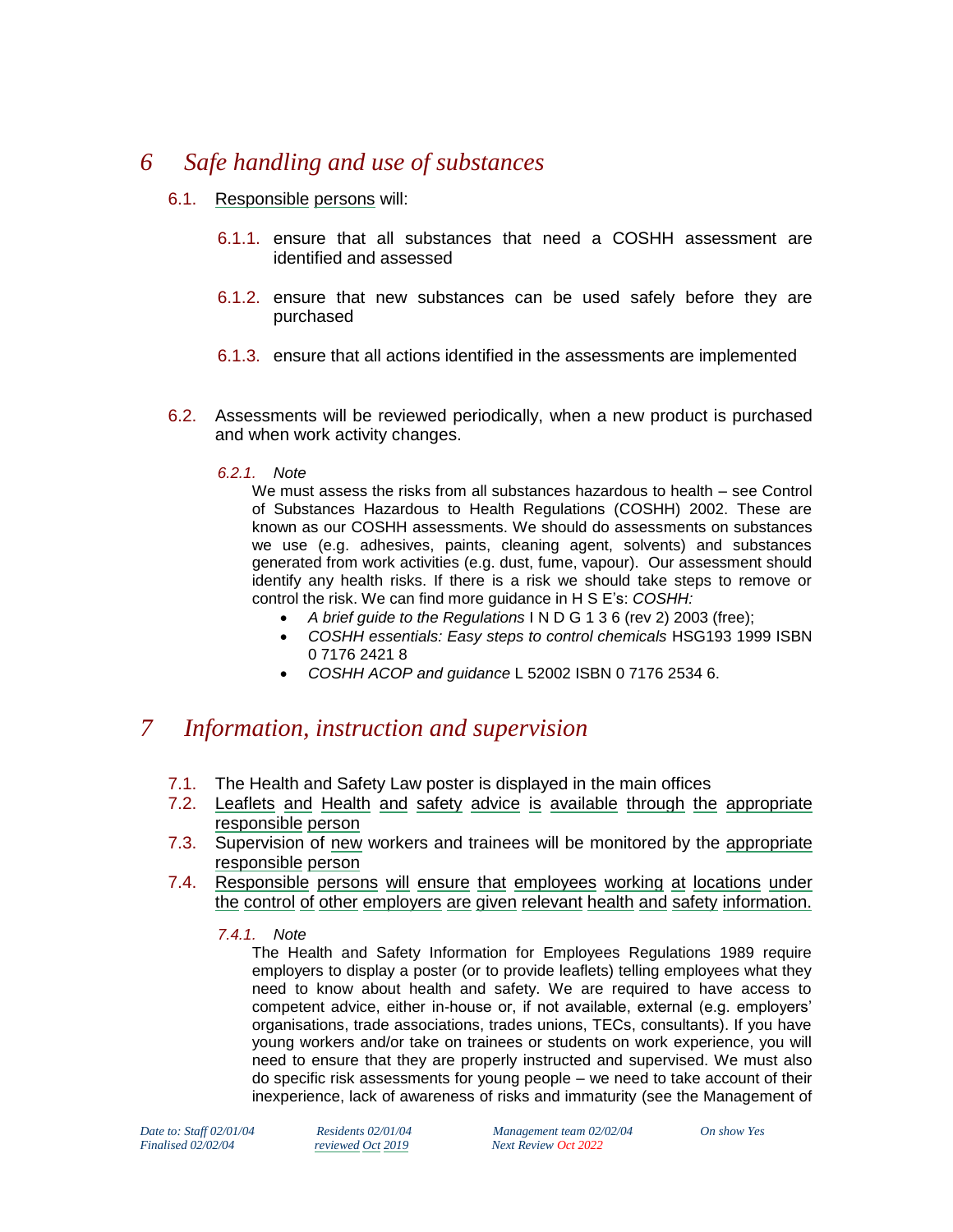Health and Safety at Work Regulations 1999). If our employees go to work for another employer on our behalf we will need to check that they are given relevant health and safety information for that location, by that employer/company.

# *8 Competency for tasks and training*

- 8.1. Induction training will be provided for all employees by the Project Manager and the Operations Team and all staff will receive an induction pack including employee staff handbook.
- 8.2. Line Managers will identify and provide job specific training and will monitor all training for their areas of responsibility.
- 8.3. EXAMPLES OF specific areas of special training are:
	- 8.3.1. Child protection procedures
	- 8.3.2. Vulnerable Adults
	- 8.3.3. Basic Food Hygiene
	- 8.3.4. Whistle Blowing (No Secrets)
	- 8.3.5. Fire protection & safe use of portable fire extinguishers
	- 8.3.6. Care of Substances Hazardous to Health
	- 8.3.7. Dealing with aggressive persons
	- 8.3.8. Welfare benefits training

## The full list can be found on staff induction handbooks.

- 8.4. Training records are kept at Sanctuary Trust operations office.
- 8.5. All staff will identify training needs

## *8.5.1. Note*

All employees must be given health and safety induction training when they start work. This can be combined with other useful information (e.g. pay, leave, and hours of work). It needs to cover basic health and safety such as first aid and fire safety. Employees will need job specific training, which includes the health and safety aspects of the job. We also have to provide health and safety training for people when risks change, or periodically, e.g. if skills do not get used regularly. Some jobs will require additional special training (e.g. manual handling, driving, slinging techniques, confined space entry and asbestos removal). We may wish to refer to our company-training programme. It is important to keep records of training (even training we have provided in-house) to show that employees have received training. We should monitor the training records, so that refresher training is given when necessary.

# *9 Accidents, first aid and work - related ill health*

- 9.1. There are no jobs that require Health surveillance
	- Health surveillance does not need to be arranged
	- Health surveillance records will not need to be kept
- 9.2. The first aid boxes are kept in the kitchens, Main offices and vehicles or other relevant location and are clearly marked for identification
- 9.3. The appointed persons first aiders are all workers who work alone or during the night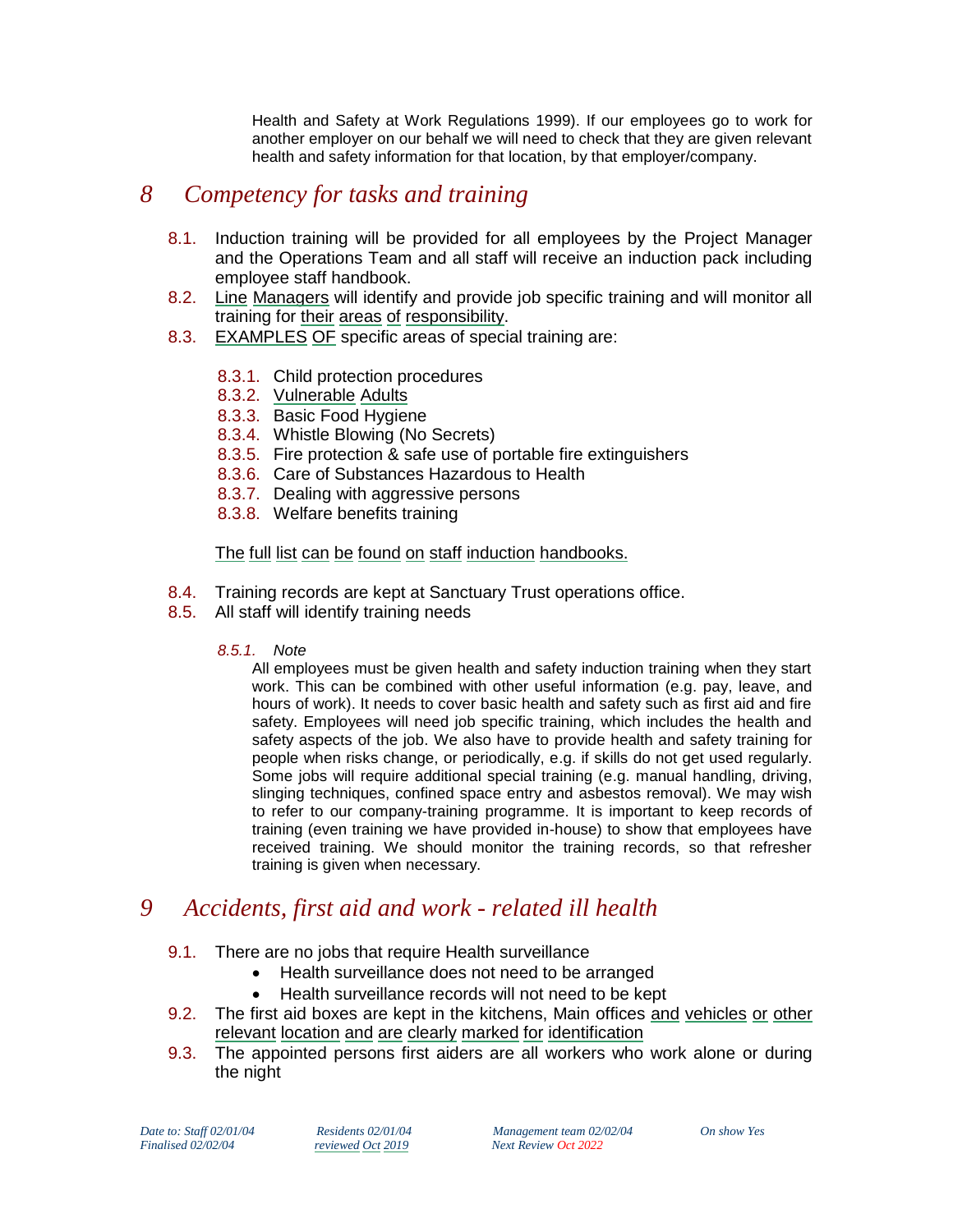- 9.4. All accidents and cases of work-related ill health are to be recorded in the accident book.
- 9.5. All staff are responsible for the reporting of accidents, diseases and dangerous occurrences to the enforcing authority.

#### *9.5.1. Note*

Employees must receive health surveillance for certain work (e.g. work with flour, lead, chrome, asbestos, noise, isocyanides and some chemicals). This will identify any health problems early on so that action can be taken before an employee's condition worsens. Our COSHH assessments should identify all areas and the type of health surveillance needed. Where records should contain details of the employees the health surveillance procedures, dates and conclusions, the health care professional doing the surveillance will hold the actual medical records as these are confidential. We can find more information in HSE's

- *Health Surveillance at work HSG61 1999; Understanding health surveillance at work: An introduction for employers INDG304 1999 (free)*
- *And in a number of free leaflets on specific substances.*  Providing immediate first aid can prevent minor injuries becoming major ones. As

a minimum we must have a first aid box and an appointed person to take charge of first aid requirements. We can find more information in HSE's free leaflets

- *First aid at work – Your questions answered I N D G 2 1 4 1997*
- *Basic advice on first aid at work INDG347 2002.*

Recording accidents (even minor ones) means we can see whether we have a problem in a particular area. We must report certain types of accidents and ill health at work, using Form 2508 or Form 2508A – see the Reporting of Injuries, Diseases and Dangerous Occurrences Regulations (RIDDOR) 1995.

## *10 Monitoring*

- 10.1. To check our working conditions, and ensure our safe working practices are being followed, regular risk assessments and Health and Safety checks will be carried out.
- 10.2. Any recurring accident or illness which may or may not cause absence from work will be investigated.
- 10.3. Reports to the Operations Team and Management Committee will be made on a regular basis.
- 10.4. All responsible persons will investigate accidents and work-related causes of sickness absences and will act on investigation findings to prevent a recurrence. (Though in some cases a whole team effort is required by staff)
	- *10.4.1. Note*

We must be able to show that we are checking working conditions and systems of work, i.e. that we are monitoring health and safety. We can do this actively and reactively, i.e. before and after something goes wrong. ACTIVELY: you or any other appointed person can carry out inspections, have reports submitted to you by managers, do spot check visits, safety representative inspections, etc. Trade Union safety reps have the right to carry out inspections and investigate accidents. REACTIVELY: we can investigate any accidents or sickness absences that occur. Investigating accidents is a useful way of reviewing our safety systems – ask yourself why the accident really happened and what we can do to stop it happening again. Similarly, if we have a number of employees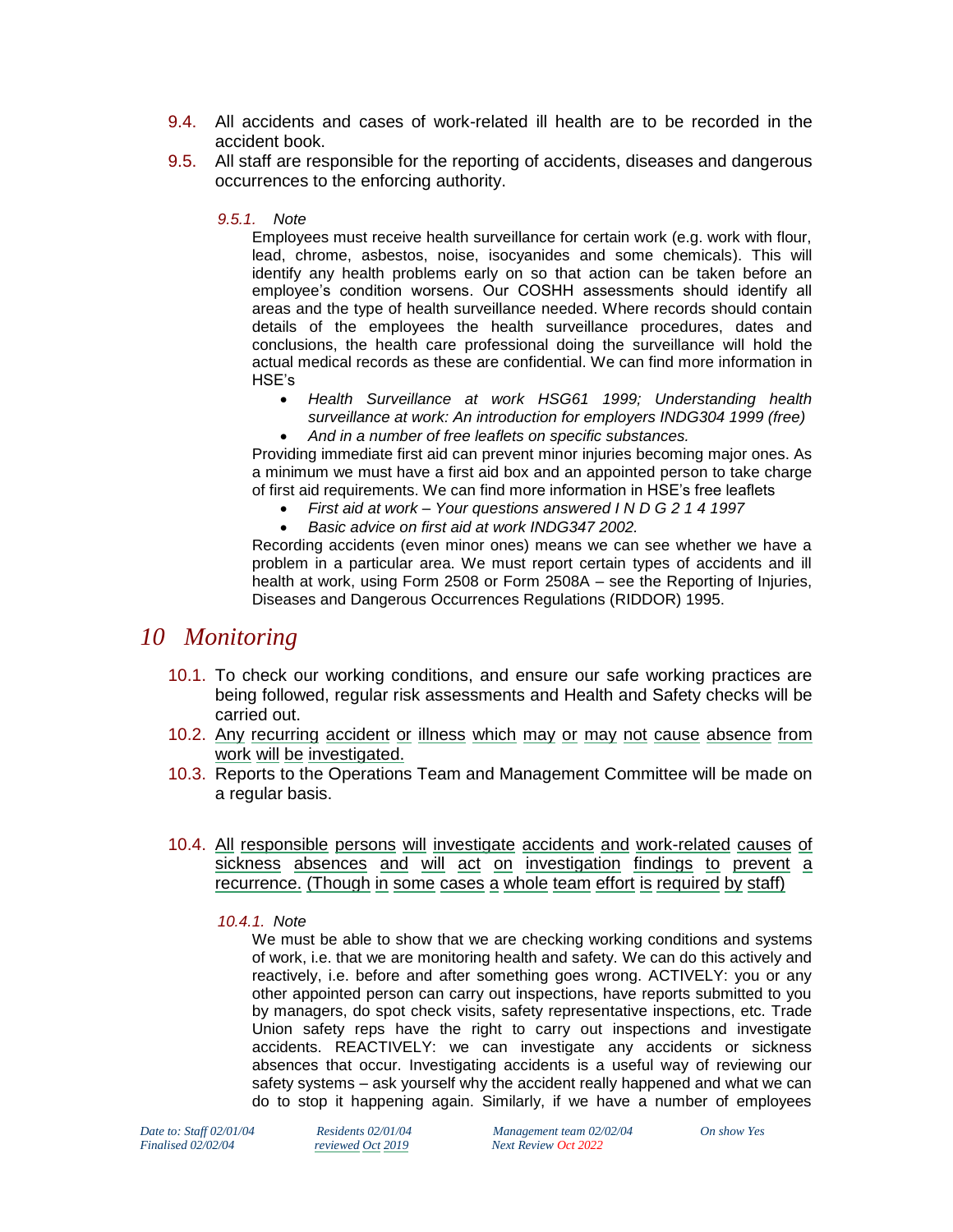absent because of similar ailments, this might mean there is a problem with their jobs causing ill health. When you find out what went wrong – put it right.

# *11 Emergency procedures –fire and evacuation*

## 11.1. Responsible persons will ensure:

- 11.1.1. The fire risk assessments are undertaken and implemented.
- 11.1.2. Escape routes are checked every week
- 11.1.3. Fire extinguishers are maintained by the relevant agency and checked every 12 months
- 11.1.4. Alarms are tested every week
- 11.1.5. Emergency evacuation is tested every week
- *11.1.5.1. Note*

We must carry out fire risk assessments, in the same way as we do for health and safety risk assessments. Our local fire service can tell us our obligations. For escape routes, extinguishers and alarms, we should state who checks, how often and also where they are based. We need a routine in case of fire or any other emergency evacuation. We should test alarms and emergency evacuation procedures regularly. We can find more information on fire safety in HSE's

*Fire safety – an employer's guide* 1999 ISBN 0 11 341229 0.